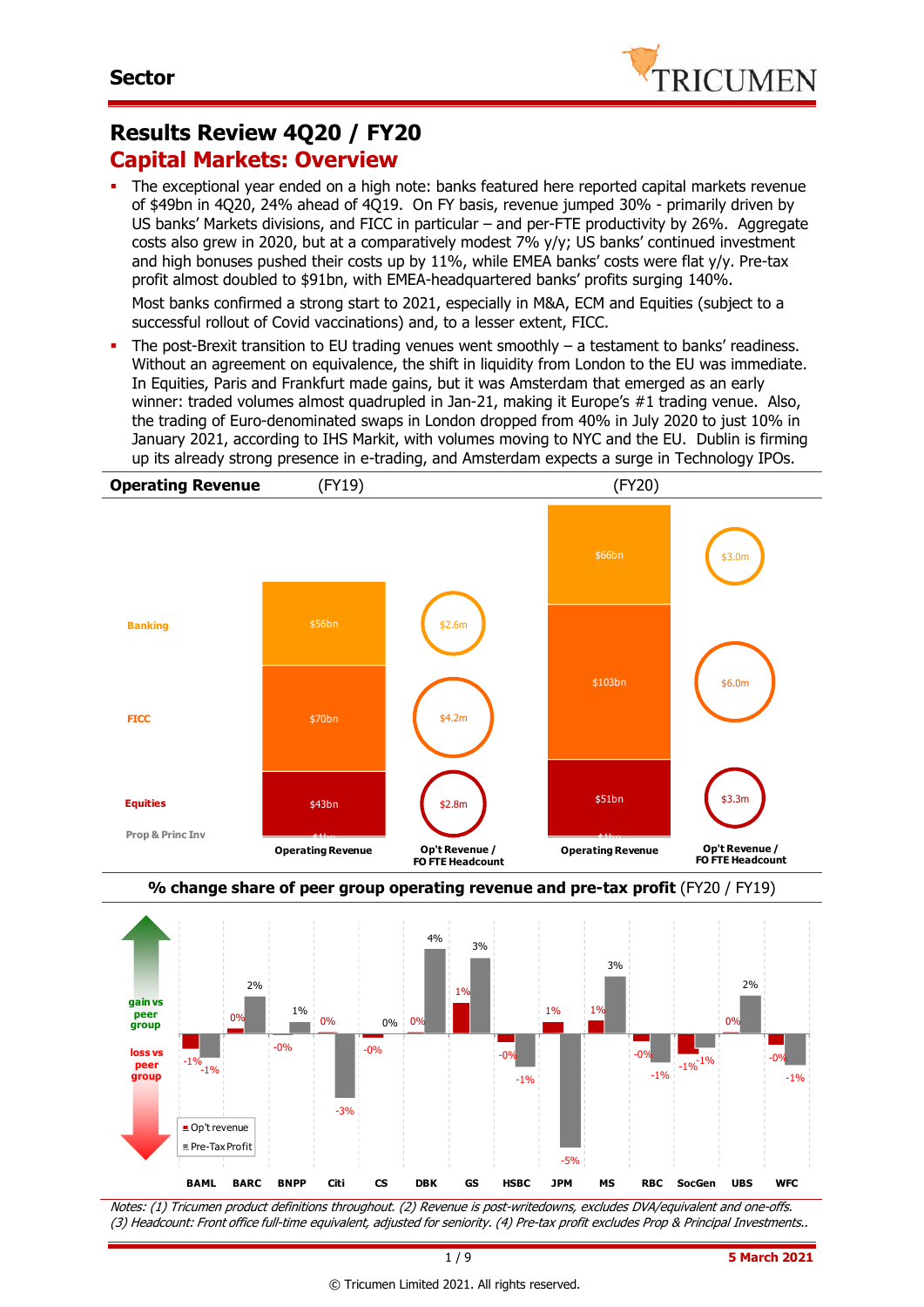

## **Capital Markets** (cont.)**: Banking**

- In DCM, global debt issuance passed the \$10tn mark in 2020, for the first time. High grade, high yield, emerging markets, international and green bonds – all broke all-time records. The main players extended their lead while also maintaining margins amid strong client demand. Syndicated lending volumes dropped 25% y/y, and more than that in Americas; fees, however, held up better. Securitisation revenues were broadly unchanged as a decline in CMBS and Non-Agency RMBS offset the strong growth in Agency RMBS. ABS held up better. EMEA revenues dropped; we expect the impact of Covid to last well into 2021, and the quality of the collateral to (slowly) deteriorate.
- In ECM, a slow 1H20 (excepting APOs in 2Q20) was followed by a surge in 2H20, driven by IPOs. Global volumes jumped almost 60% vs 2019 - comfortably exceeding \$1tn – and fees by 80%. Converts broke records, and global IPOs – excluding SPACs – totalled \$220bn, the best year since 2014. In the US, SPACs boomed, raising \$80bn, a fivefold increase from 2019.
- After a slow 1H20, M&A/Advisory global volumes exceeded \$2tn in 2H20 a record and the US fees surged 70% q/q in 4Q20. Banks already anticipate strong 2021: capital costs are low, private equity and SPACs are ready to invest, and sectors that were impacted the most by the Covid crisis (including industrials, utilities and real estate) could see a recovery as the pace of vaccinations quickens. February was one of the busiest months on record.





Notes: (1) Tricumen product definitions throughout. (2) Revenue is post-writedowns, excludes DVA/equivalent and one-offs. (3) Headcount: Front office full-time equivalent, adjusted for seniority.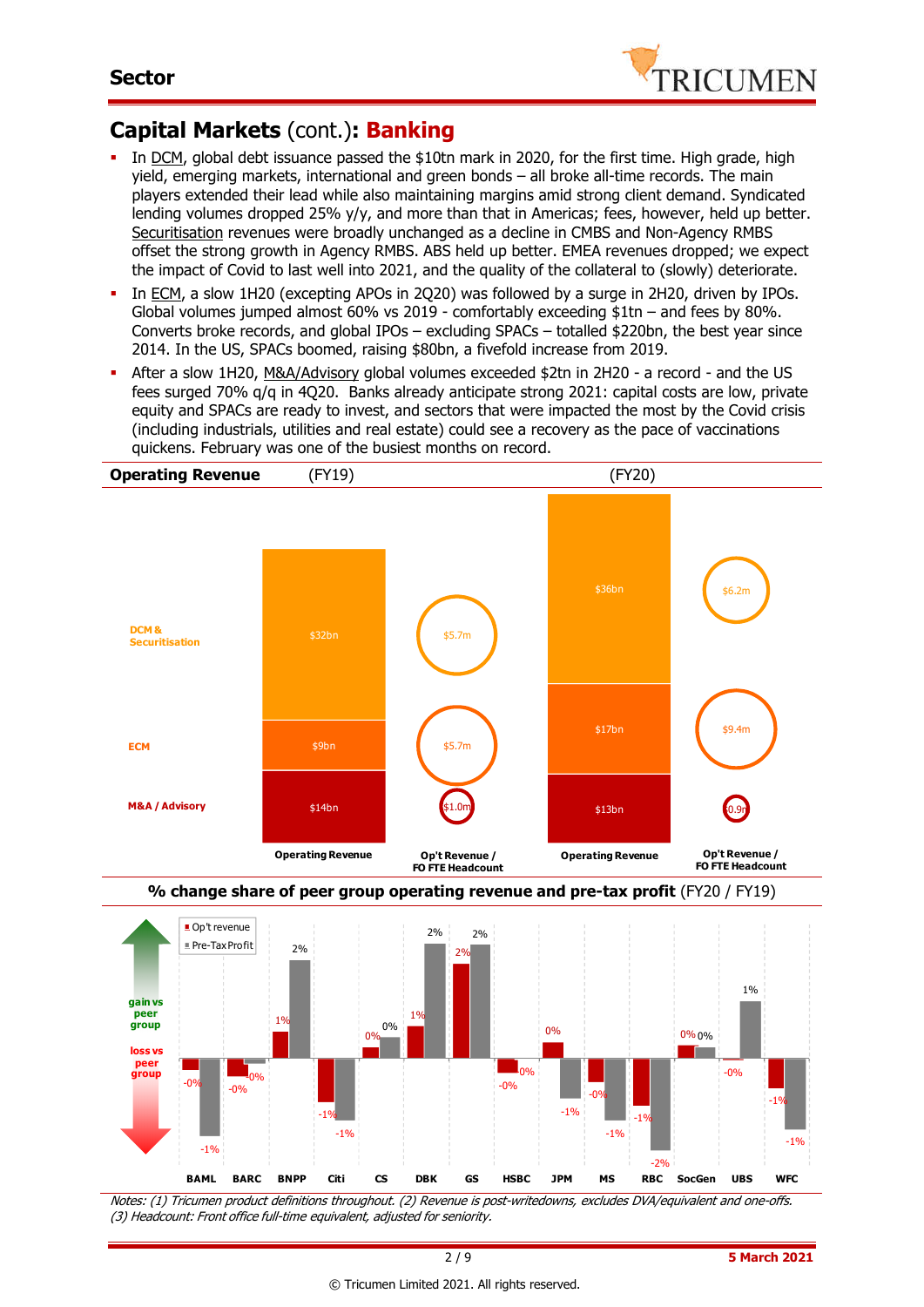

### **Capital Markets** (cont.)**: FICC**

- FX had an excellent year; banks which utilised intra-Group collaboration and/or trading books outperformed. Emerging markets were also strong, led by APAC; CEEMEA dropped.
- After a very strong 1H20, Rates revenues stabilised in 3Q20 and dropped in 4Q20. In Europe, the volume of government bond issuance doubled in 2020 to more than \$2tn as countries took measures to counter economic shutdowns. This, in turn, led to a surge in traded volumes, and banks' revenue. The future looks busy – the EU alone may issue EUR1tn in the next couple of years – possibly prompting the return of some primary dealers to the market. After a tumultuous 1H20, munis recovered in 2H20, ended the year on a strong note and had a good start in 2021.
- Credit was driven by G10 Flow; by contrast, complex products caused losses at several banks and distressed markets plunged. The most significant development of 2020, however, was a surge in electronic trading in corporate bonds, including portfolio trading. Steady growth seen throughout 2019 was interrupted in 1Q21, but then grew – and accelerated – during the rest of the year, to reach a quarter of all high-yield and more than a third of high grade volume.
- Oil was the main driver in commodities in 2020, followed by power & gas and precious metals. Several banks achieved exceptional – though not quite as high as publicly rumoured -revenue in specific products. 2021 could also prove lucrative: investors' appetite remains strong - at the end of February, Bloomberg Commodity Spot Index hit the record, 60% above lows seen in 1Q21 – and elevated volatility persists, especially in precious metals.





Notes: (1) Tricumen product definitions throughout. (2) Revenue is post-writedowns, excludes DVA/equivalent and one-offs. (3) Headcount: Front office full-time equivalent, adjusted for seniority. (4) Pre-tax profit excludes Prop & Principal Investments.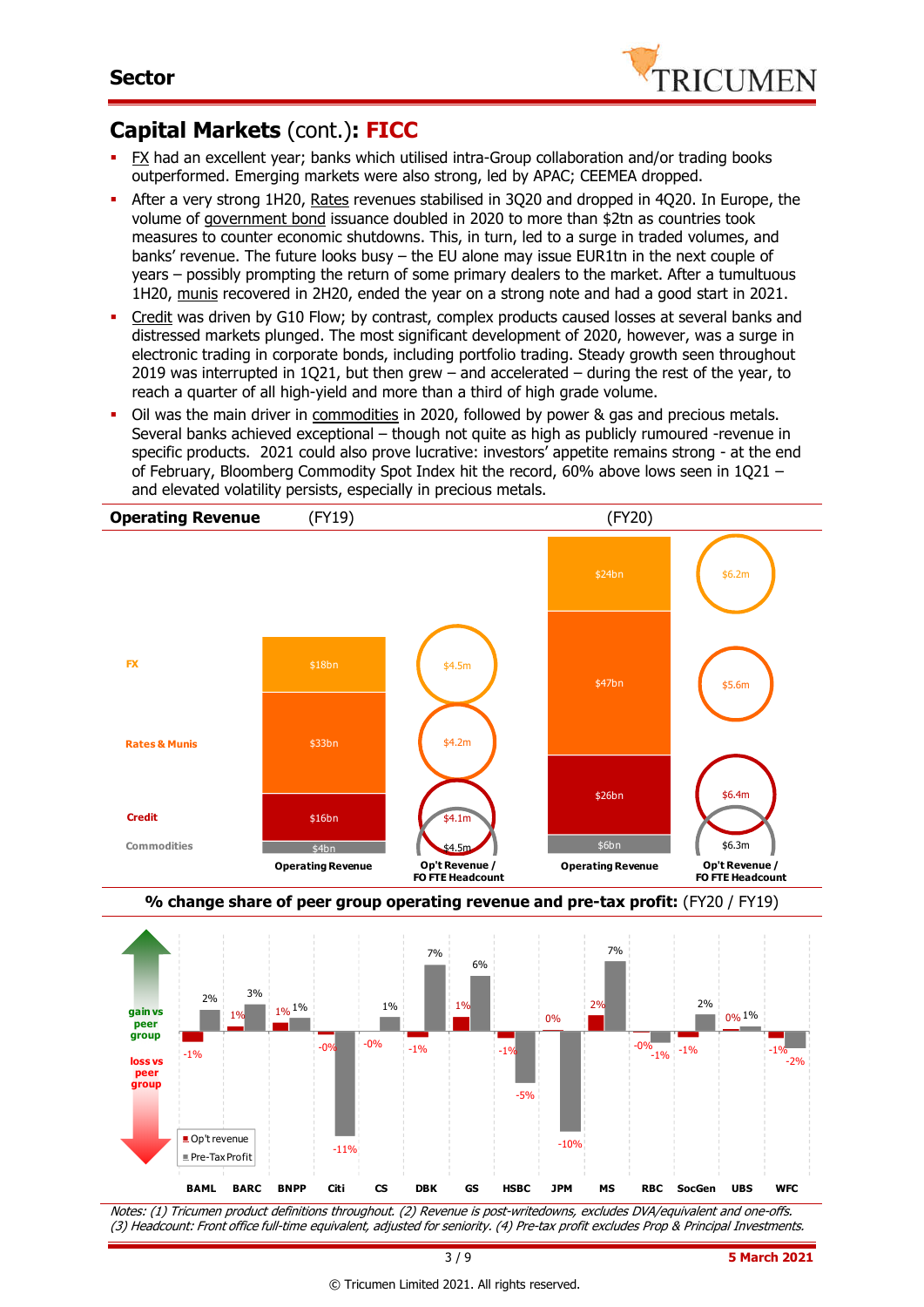

### **Capital Markets** (cont.)**: Equities**

 Equity markets and flows extended gains seen in 9m20. USA and APAC drove growth in cash equities. In the US, retail investors directed an ocean of money into equity funds, eagerly buying into every dip, and occasionally overwhelming even the big brokerages' websites. One-off events (e.g. Tesla Inc's inclusion in the S&P 500) also helped volumes. APAC revenue jumped 20% y/y in 2020, driven by China.

Equity analysts remained in demand, but investors are unwilling to pay the full price for video-only consultation: Covid lockdowns halved the cost of meetings with analysts.

- As structured product losses seen in 1H20 disappeared, equity derivatives revenue surged in 2H20. Growth was driven by the US, especially flow and, to a lesser extent, corporate derivatives. EMEA was at the other end of the scale – revenues were well below 2019, due to 1H20 losses and, put politely, a subdued corporate derivatives market. Converts also advanced, partly due to sustained interest from hedge funds' arbitrage.
- Prime services was, by comparison, unexciting: revenues were broadly unchanged from 2019. Global hedge funds AuM grew to \$3.8tn in 4Q20, 13% above 3Q20. In view of the ongoing fiscal stimulus and continued low interest rates, hedge funds may stay in demand in 2021, too. The big story of 2020 was China: AuM managed by local firms – which dominate the mainland market – surged by 50%, or \$200bn, in 2020.



Notes: (1) Tricumen product definitions throughout. (2) Revenue is post-writedowns, excludes DVA/equivalent and one-offs. (3) Headcount: Front office full-time equivalent, adjusted for seniority. (4) Pre-tax profit excludes Prop & Principal Investments.

**BAML BARC BNPP Citi CS DBK GS HSBC JPM MS RBC SocGen UBS WFC**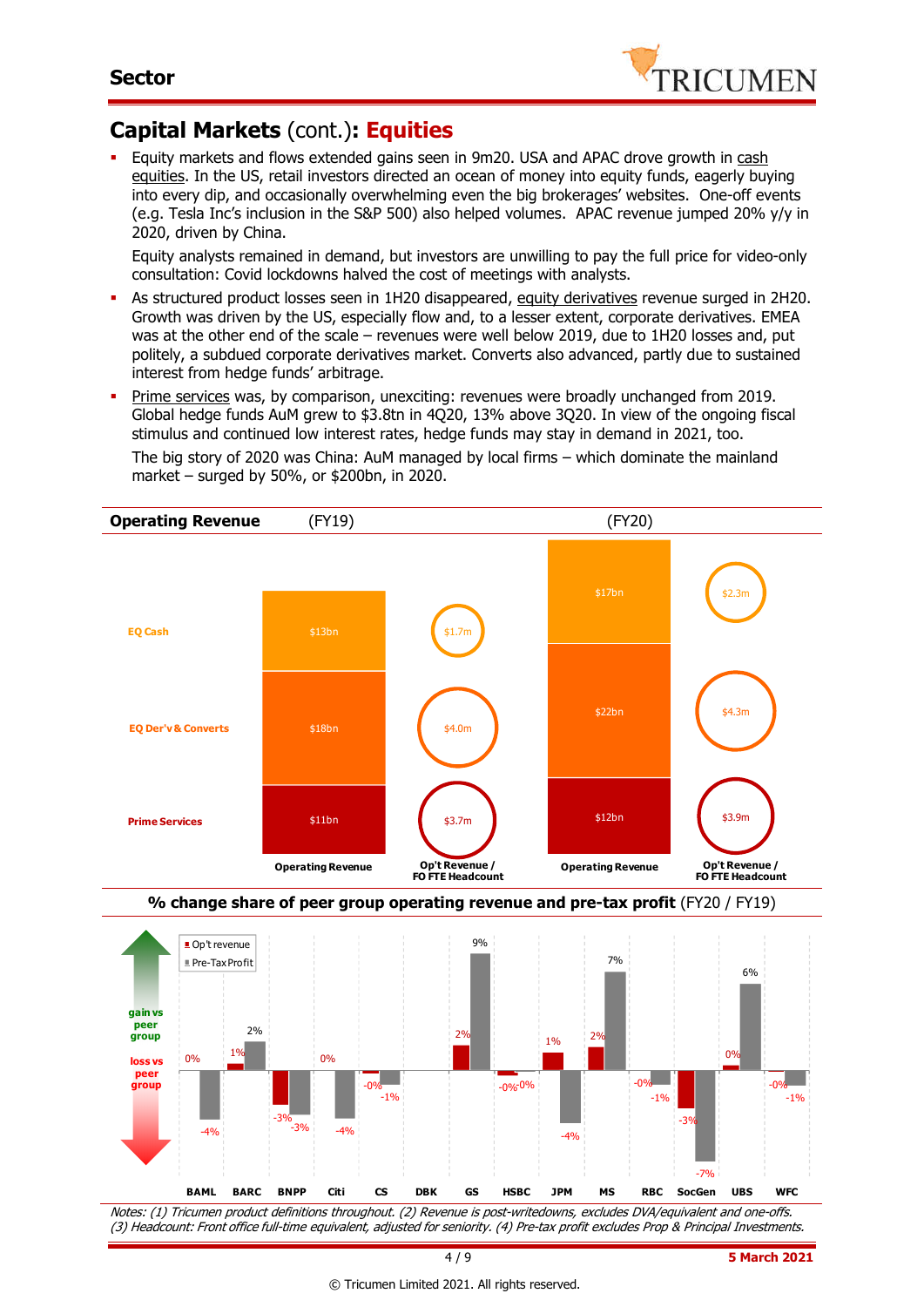

## **Commercial Banking & Treasury Services**

**New arrival: Wells Fargo.**

#### **Product definitions updated.**

- Partly due to Wells Fargo's weak performance, European banks' 2020 revenue and profits held up better than was the case at their North America counterparts, in both Commercial Banking and Treasury Services. EMEA banks' aggregated Commercial Banking pre-tax profit was unchanged from 2019, while AMERs' profit dropped 18% y/y. Also, in Treasury Services, EMEA banks' profit declined 13% y/y, easily outperforming AMER peers.
- Demand for corporate loans remains soft due to an uncertain economic outlook and strong activity in capital markets. At big US banks, criticized commercial loans more than doubled in 2020, on average, with sectors hit hardest by the lockdowns – consumer, retail, automotive, energy, real estate – registered the sharpest increase.
- Most market commentators expect a recovery in 2021, especially in trade finance. However, that is contingent on a successful rollout of vaccines and gradual relaxations of restrictions and the impact (especially on lending to SMEs) from Basel 4. Until firm trends are established, we expect banks (those headquartered in EMEA in particular) will proceed with caution and focus on margins, rather than volumes.



Notes: (1) Tricumen product definitions throughout. (2) Revenue is post-writedowns, excludes DVA/equivalent and one-offs. (3) Headcount: Front office full-time equivalent, adjusted for seniority. (4) In-scope: Large Cap/MNC and Mid-Cap/SMEs.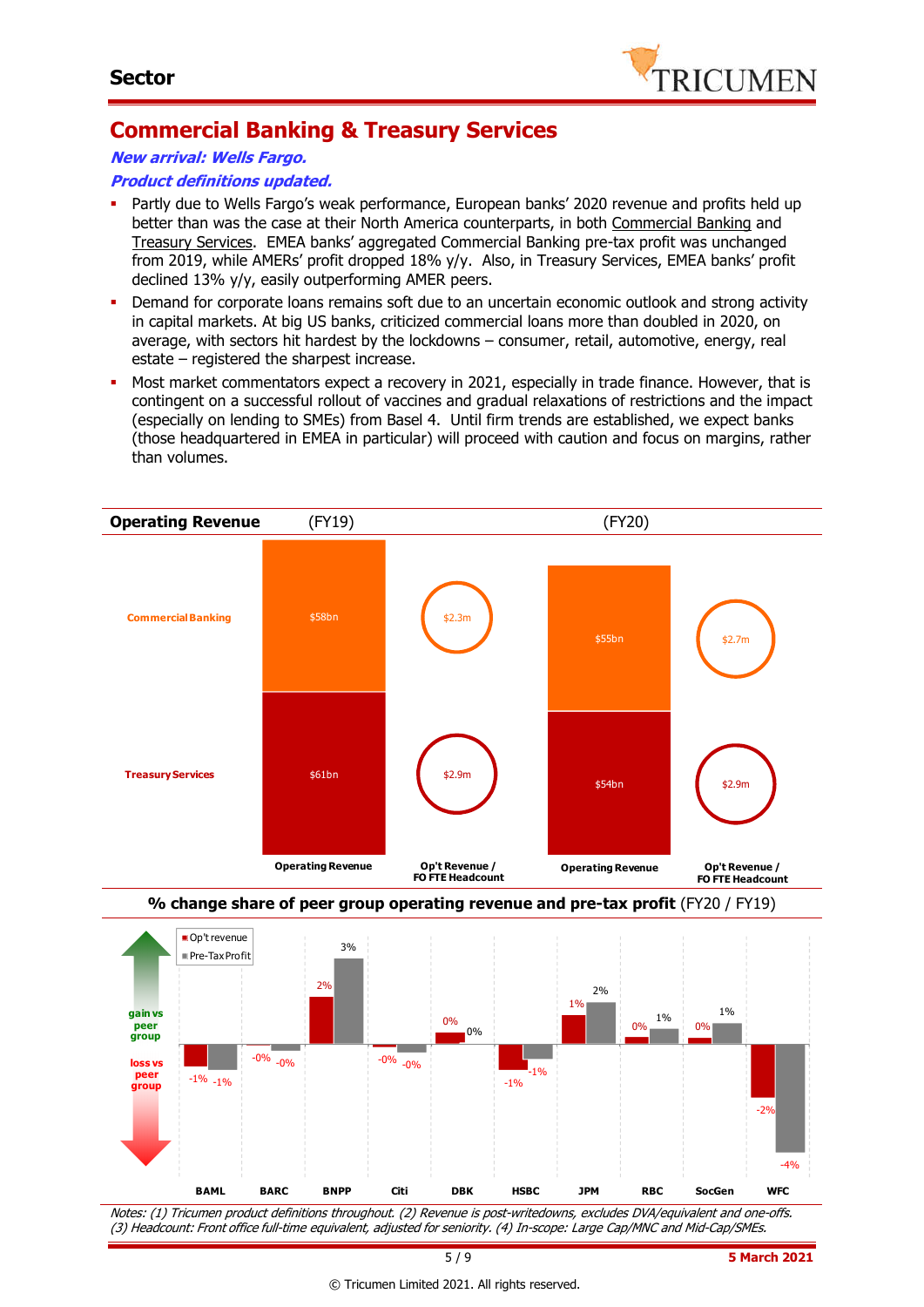

## **Revenue dynamics**

|                        | BAML | <b>BARC</b> | <b>BNPP</b> | Citi | <b>CS</b> | <b>DBK</b> | GS              | <b>HSBC</b> | <b>JPM</b> | <b>MS</b>    | RBC       | SocGen | <b>UBS</b> | <b>WFC</b> |
|------------------------|------|-------------|-------------|------|-----------|------------|-----------------|-------------|------------|--------------|-----------|--------|------------|------------|
| Capital Markets        |      |             | ∽           |      |           |            |                 |             |            |              |           |        | ′∼         |            |
| Banking                |      | ∾           | ♠           |      | ⋝         |            |                 | $\sim$      | ⋝          | ╱            | Д         |        | ᇬ          |            |
| DCM Bonds              | ⇑    | 겨           | 겨           | ↬    | $\sim$    | 合          | ⋝               | ள           | ⋝          | ∾            | J         |        | ഷ          | ഷ          |
| <b>DCM Loans</b>       | J    | ∾           | ⇗           |      | ∾         | ↬          | <del>द</del> ्य | ⇩           | ∾          |              |           |        | ⊕          |            |
| Securitisation         | ↗    | ♠           | ↗           | ⇑    | ⋝         | ♠          | ⇑               | ⋝           |            |              | 11        |        |            |            |
| <b>ECM</b>             |      | ↬           | ⇘           | 运    | ⋝         |            | ≏               | ↗           | ⋝          | ⇗            |           |        | ス          |            |
| M&A / Advis            |      |             | ∾           |      |           | л          |                 | J           |            |              |           |        | ∾          |            |
| Markets                | Д    |             | Д           | ♦    | ⋝         | ↗          | ↷               | 对           |            |              | ⋝         | Д      | ≏          | ∾          |
| <b>FICC</b>            | J.   | ⋝           | 合           |      | ∾         | ∾          | ≏               | ⇩           | ∾          | ≏            | ∾         | 專      | ↗          | ⇩          |
| <b>FX</b>              | ∾    | ⇘           | ⇑           | ∾    |           | ⊕          | ᇬ               | ள           | ⇑          | ⇑            | л         | ⇩      | 合          | J          |
| Rates & Munis          | ∾    | ഷ           | ⇑           | л    | J         | ஊ          | ⊕               | ⇩           | ⇩          | ⇗            | J         | J      | ഷ          |            |
| Credit                 | J    | 겨           | ⇘           | ⇧    | ∾         | ⇩          |                 | ⇗           |            | ⇗            | ↬         | U      |            |            |
| Commodities            |      |             | U           | ↗    |           |            |                 | J           |            | <del>ᅎ</del> | ⋝         | Д      | ∾          |            |
| Equities               | ⇑    | ⇑           | ⇩           | ⇑    | ⇗         | ↬          | ⇑               | ᅬ           | ⇑          | ⇑            | ⇑         | ⇩      | 合          | ⇗          |
| EQ Cash                | ∾    | ⇗           | ण           | ⇑    | U         |            | 습               | ⇗           | ↗          | ⇑            | J         | ⇩      | ⇧          | ♠          |
| EQ Der'v & Conv't      | ↬    | 겨           |             |      |           |            | ↗               | ⇘           | ⋝          | ⇗            | ↬         | U      | ⇘          |            |
| Prime Services         | ᅬ    | ⇘           | ∾           | ∾    |           |            | ∾               | ⇩           | ∾          | ⋝            | ⇑         |        | ↬          |            |
| Prop & PI              |      |             |             |      | π         |            |                 | π           | ⋝          | $\sim$       |           |        |            |            |
| Comm Bank / Treas Serv |      | л           |             | ∾    |           | ス          |                 | π           | ↗          |              | $\lambda$ | ↗      |            |            |
| Comm Bank              | ∾    |             | ⇑           | ∼    |           |            |                 |             | ⇧          |              |           | ᄾ      |            |            |
| <b>Treas Serv</b>      |      | ⇗           |             | ∽    |           |            |                 |             | ⋝          |              | ↗         |        |            |            |

### **FY20/FY19 (Operating revenue, % change, US\$, Global Level 1)**

Source: Tricumen. Notes: (1) Tricumen product definitions throughout. (2) Arrows show % change in revenue vs peers. Up- /down-arrows: top-/bottom-quartile. (3) Operating revenue is post-writedowns, excludes DVA/equivalent and one-offs. (4) Commercial/Transaction Banking includes Large Cap/MNC and Mid-Cap/SMEs.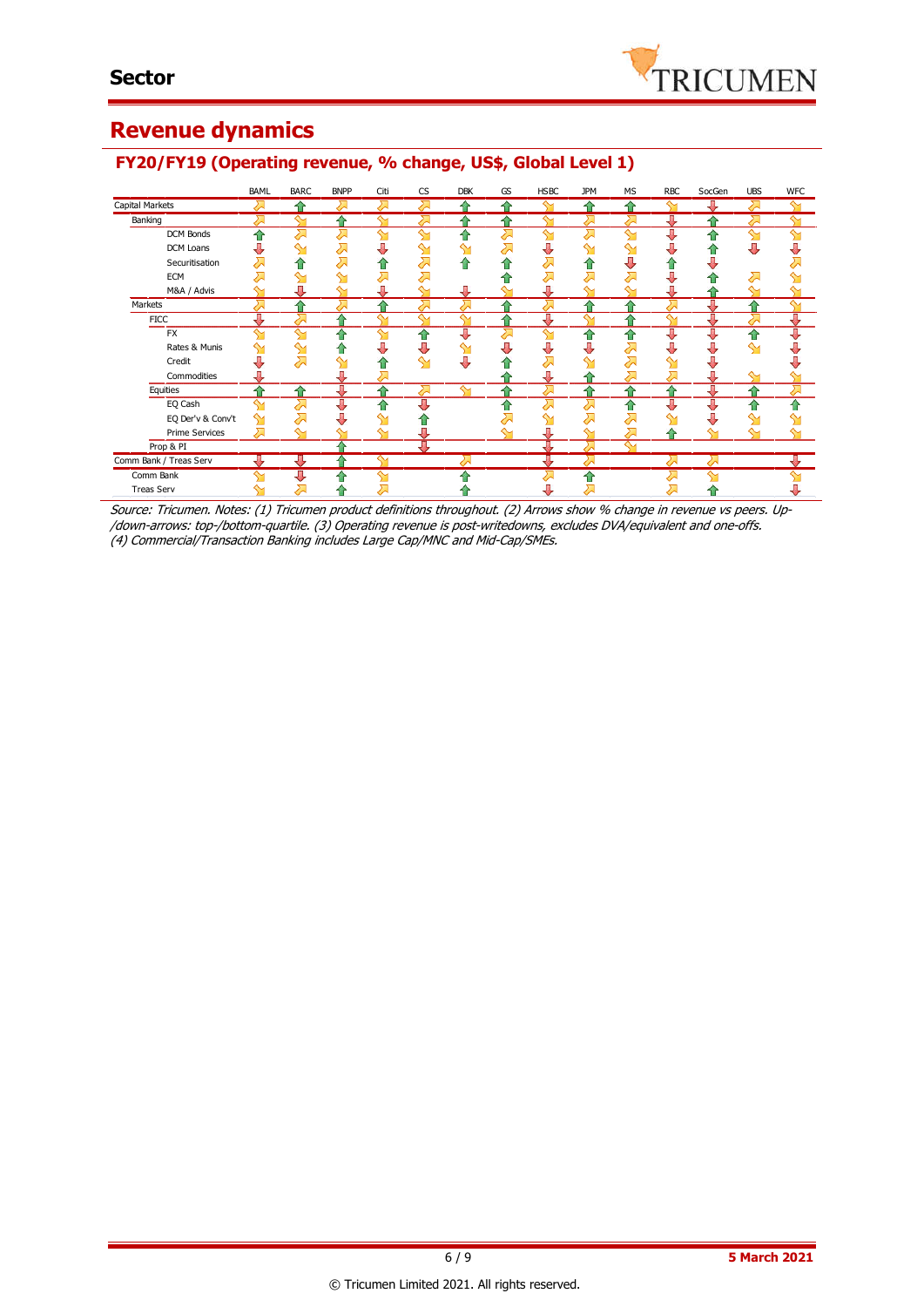

### **Pre-tax profit margin** (US\$)





**FICC Equities**



#### **Commercial Banking / Treasury Services**



Source: Tricumen. Notes: (1) TRIC product definitions, standard deviation, product Level 1; (2) Operating expenses exclude one-off non-operational items, insurance-related benefits & claims, and credit expense/recovery/NPL provisions. Capital expenditure is included as accrued. Litigation expense is allocated to front-line units. (3) positive values = outperformance; negative values = underperformance, relative to the peer group featured in this report; (4) missing values = N/M; no Tricumen coverage; or a bank is not a significant competitor.; (5) outliers are excluded.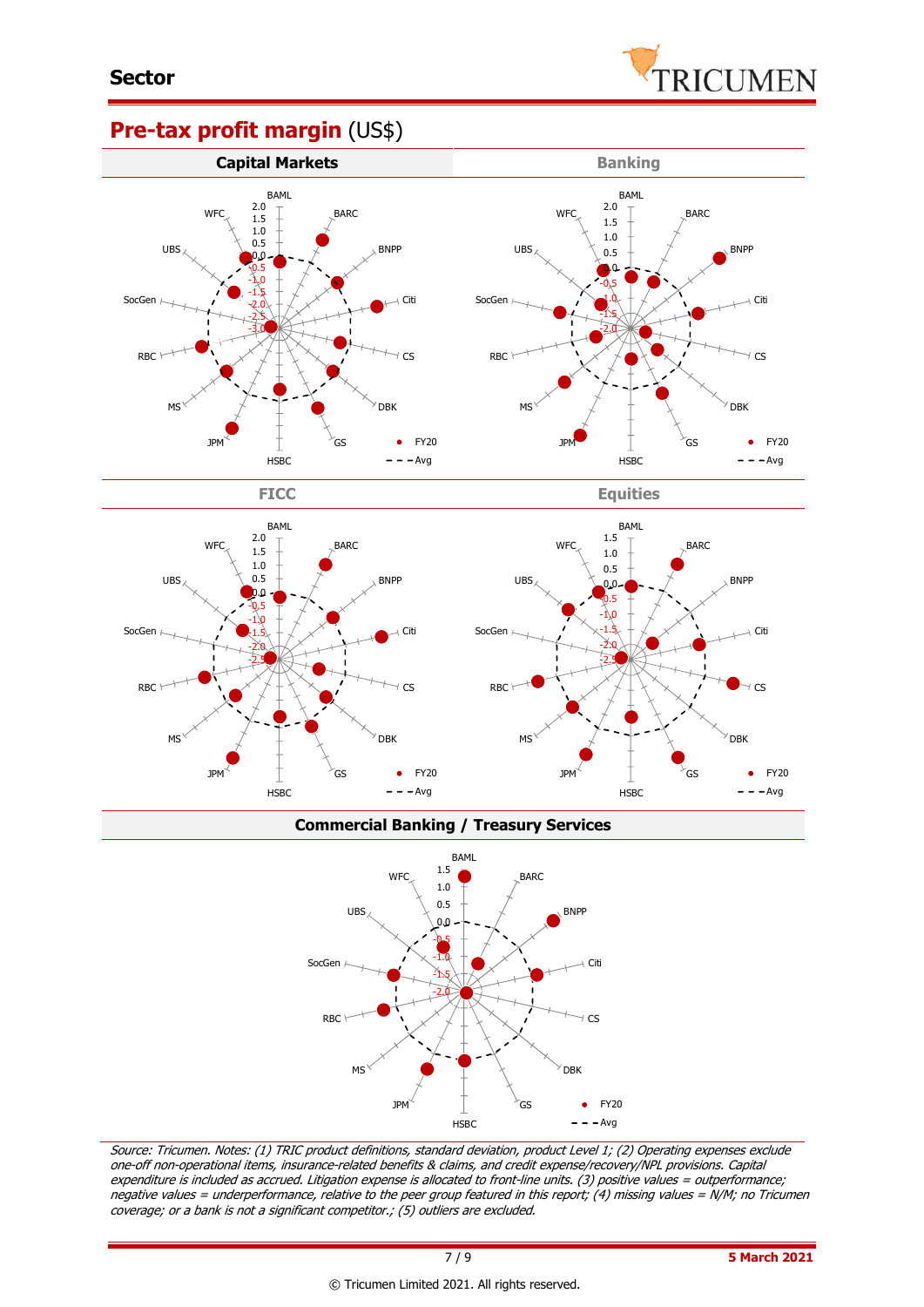

# **Operating Revenue / Front Office FTE** (US\$)









**Commercial Banking / Treasury Services**



Source: Tricumen. Notes: (1) TRIC product definitions, standard deviation, product Level 1; (2) Operating expenses exclude one-off non-operational items, insurance-related benefits & claims, and credit expense/recovery/NPL provisions. Capital expenditure is included as accrued. Litigation expense is allocated to front-line units. (3) positive values = outperformance; negative values = underperformance, relative to the peer group featured in this report; (4) missing values = N/M; no Tricumen coverage; or a bank is not a significant competitor.; (5) outliers are excluded.